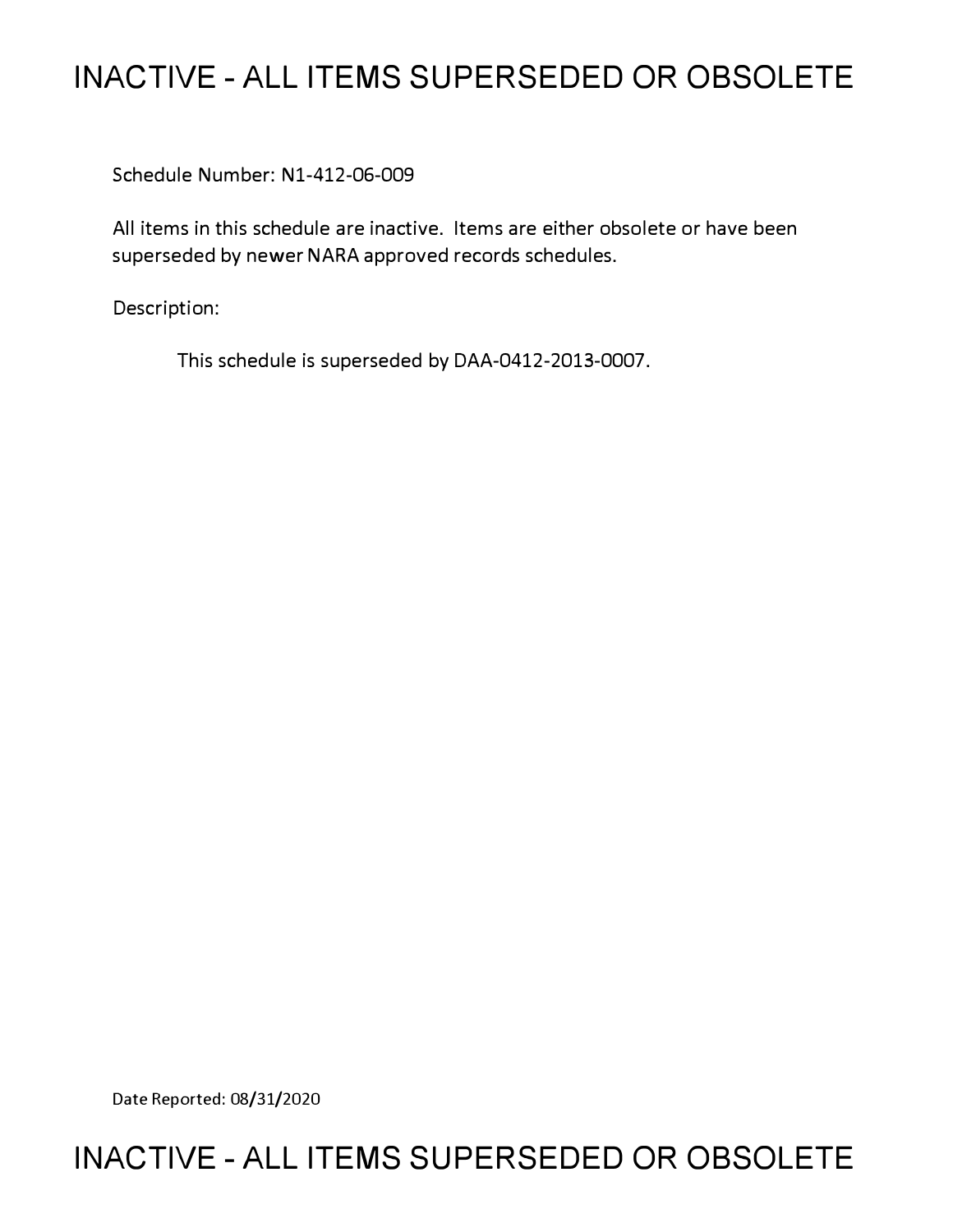|                                                                                |                                                                           |                                              |                                     | <b>JOB NUMBER</b>                                                                                                                                                                              |                                             |                                            |  |
|--------------------------------------------------------------------------------|---------------------------------------------------------------------------|----------------------------------------------|-------------------------------------|------------------------------------------------------------------------------------------------------------------------------------------------------------------------------------------------|---------------------------------------------|--------------------------------------------|--|
| <b>REQUEST FOR RECORDS DISPOSITION AUTHORITY</b>                               |                                                                           |                                              |                                     |                                                                                                                                                                                                | $711 - 412 - 06 - 9$                        |                                            |  |
| To: NATIONAL ARCHIVES and RECORDS ADMINISTRATION (NIR)<br>WASHINGTON, DC 20408 |                                                                           |                                              |                                     | <b>DATE RECEIVED</b><br>$1 - 24 - 2006$                                                                                                                                                        |                                             |                                            |  |
| 1. FROM (Agency or establishment)                                              |                                                                           |                                              |                                     | <b>NOTIFICATION TO AGENCY</b>                                                                                                                                                                  |                                             |                                            |  |
|                                                                                | U.S. Environmental Protection Agency                                      |                                              |                                     |                                                                                                                                                                                                |                                             |                                            |  |
| 2. MAJOR SUBDIVISION                                                           |                                                                           |                                              |                                     | In accordance with the provisions of 44 U.S.C.<br>3303a, the disposition request, including<br>amendments, is approved except for items that may<br>marked "disposition not approved" or<br>be |                                             |                                            |  |
|                                                                                | 3. MINOR SUBDIVISION                                                      |                                              |                                     |                                                                                                                                                                                                | "withdrawn" in column 10.                   |                                            |  |
|                                                                                | 4. NAME OF PERSON WITH WHOM TO CONFER                                     | <b>S. TELEPHONE</b>                          | <b>DATE</b>                         |                                                                                                                                                                                                | <b>ARCHIVIST OF THE UNITED STATES</b>       |                                            |  |
|                                                                                | <b>Constance Downs</b>                                                    | 202-566-1640                                 |                                     | 7140/06                                                                                                                                                                                        | Aller Weighter                              |                                            |  |
|                                                                                |                                                                           | GAO manual for Guidance of Federal Agencies, |                                     |                                                                                                                                                                                                |                                             |                                            |  |
|                                                                                | is not required;<br>is attached; or<br>SIGNATURE OF AGENCY REPRESENTATIVE |                                              | has been requested.<br><b>TITLE</b> |                                                                                                                                                                                                |                                             |                                            |  |
|                                                                                | 20<br>Constance Downs                                                     |                                              |                                     |                                                                                                                                                                                                | <b>Acting Agency Records Officer</b>        |                                            |  |
| 7. Item<br>No.                                                                 | 8. DESCRIPTION OF ITEM AND PROPOSED DISPOSITION                           |                                              |                                     |                                                                                                                                                                                                | 9. GRS OR SUPERSEDED<br><b>JOB CITATION</b> | <b>10. ACTION TAKEN</b><br>(NARA USE ONLY) |  |
|                                                                                | EPA 250 Publications and Promotional Items                                |                                              |                                     |                                                                                                                                                                                                | N1-412-94-2/36                              |                                            |  |
|                                                                                |                                                                           |                                              |                                     |                                                                                                                                                                                                |                                             |                                            |  |
|                                                                                |                                                                           |                                              |                                     |                                                                                                                                                                                                |                                             |                                            |  |
|                                                                                |                                                                           |                                              |                                     |                                                                                                                                                                                                |                                             |                                            |  |
|                                                                                |                                                                           |                                              |                                     |                                                                                                                                                                                                |                                             |                                            |  |
|                                                                                |                                                                           |                                              |                                     |                                                                                                                                                                                                |                                             |                                            |  |
| DATE                                                                           |                                                                           |                                              |                                     |                                                                                                                                                                                                |                                             |                                            |  |
|                                                                                |                                                                           |                                              |                                     |                                                                                                                                                                                                |                                             |                                            |  |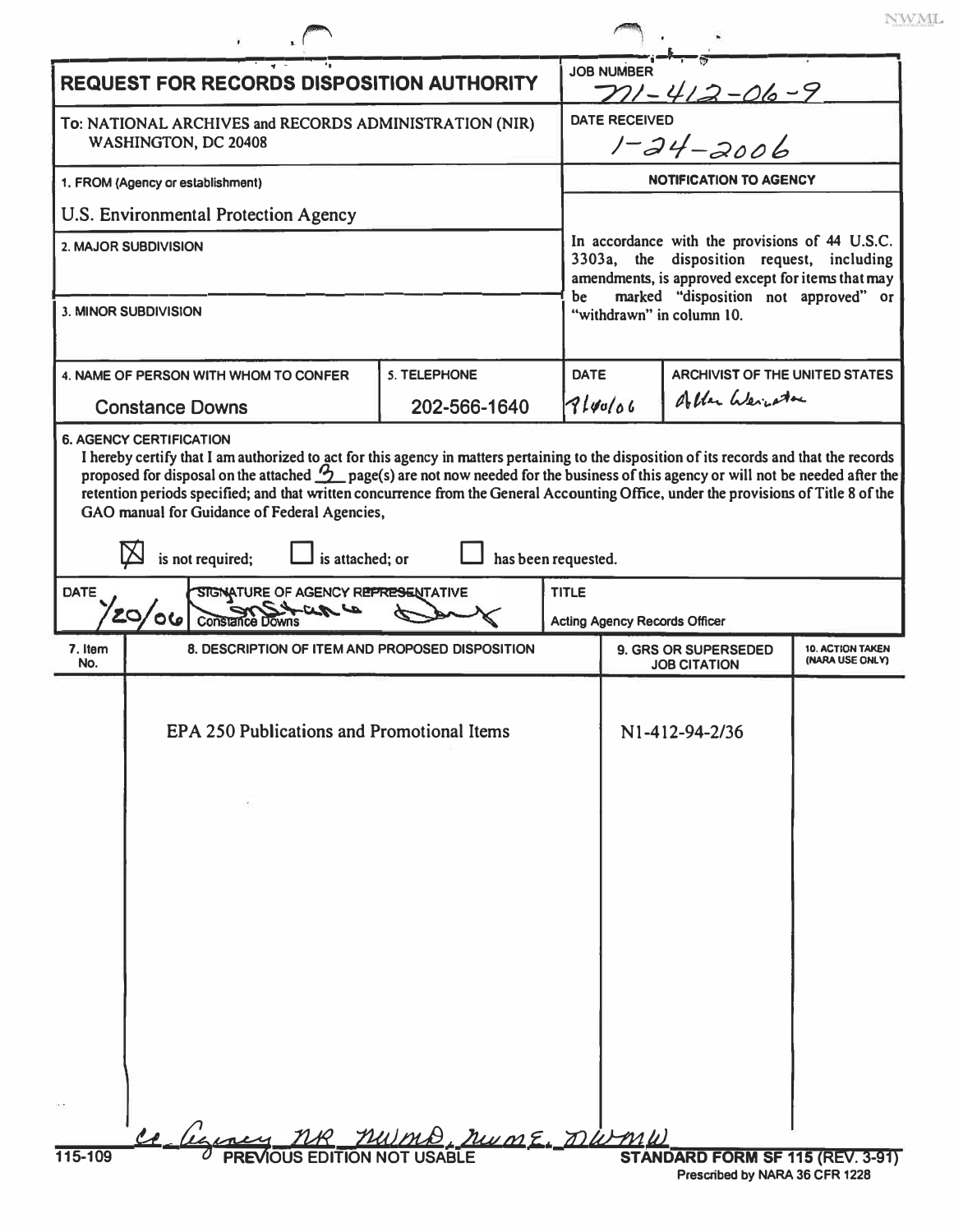# **EPA Records Schedule 250**

**Status: Final, 02/29/2008** 

**Title: Publications and Promotional Items** 

**Program: All Programs** 

**Applicability: Agency-wide** 

**Function: 305-109-02-04 - Provide Public Information, Education and Outreach** 

# **NARA Disposal Authority:**

**This schedule authorizes the disposition of the record copy in any media (media neutral), excluding any records already in electronic form. Records designated for permanent retention must be transferred to the National Archives in accordance with NARA standards at the time of transfer.** 

**• Nl-412-06-9** 

# **Description:**

**Files consist of general and technical literature and promotional items along with finding aids and indices used to access collections of publications. General and technical literature includes any manuals, handbooks, brochures, newsletters, or pamphlets developed for use by Agency staff or for distribution to regions, states, other government agencies, the regulated community, and the public. Promotional items include brochures, pamphlets, posters, comic books, buttons, and bumper stickers. Also includes official portraits of senior Agency officials.** 

# **Disposition Instructions:**

**Item a(l): Items depicting EPA's environmental mission activities - Nonelectronic** 

- **Permanent**
- **Close inactive records upon publication or when document becomes obsolete, is superseded, or no longer needed to support program activities.**
- **Transfer to the National Archives 20 years after file closure.**

**Item a(2): Items depicting EPA's environmental mission activities - Electronic**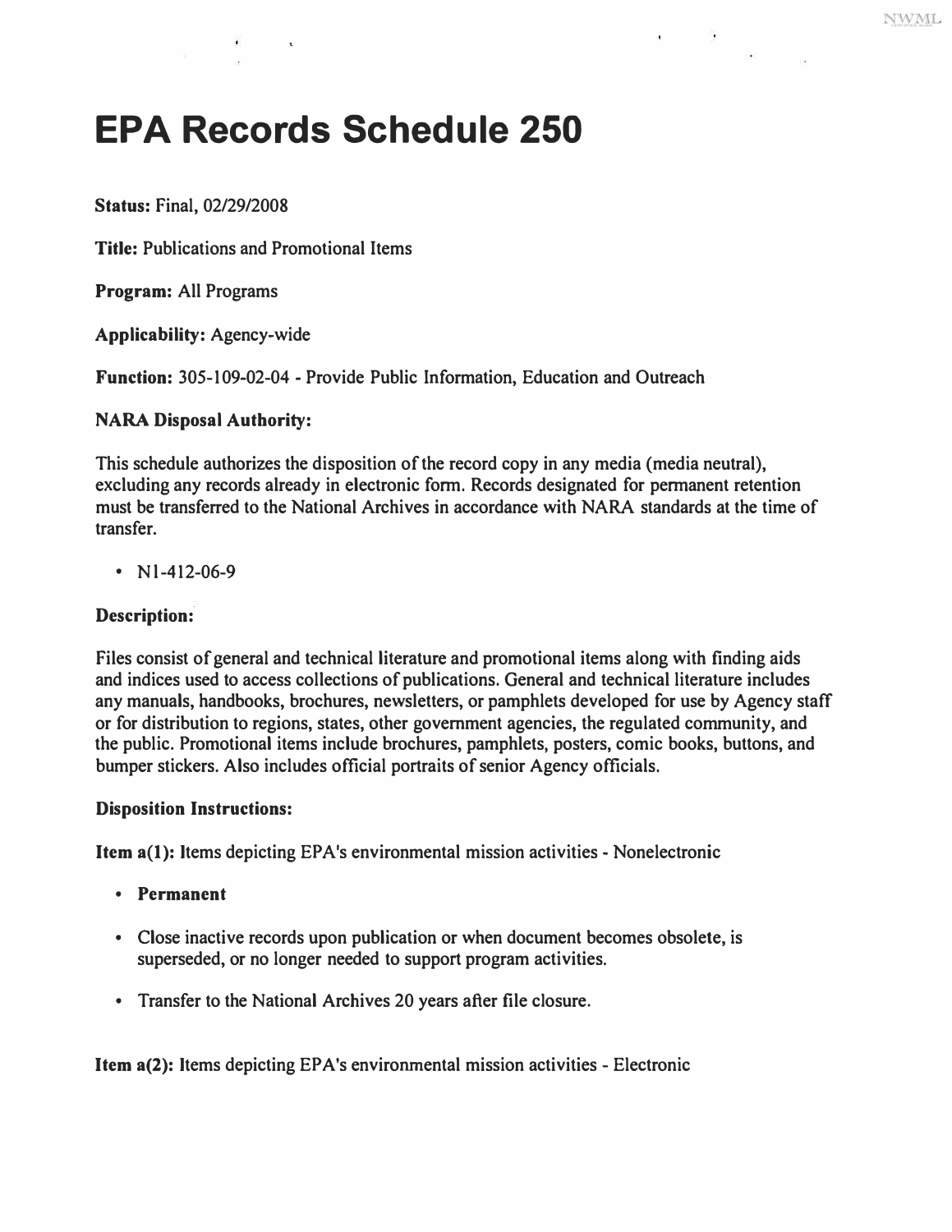#### **• Permanent**

- **Close inactive records upon publication or when document becomes obsolete, is superseded, or no longer needed to support program activities.**
- **Transfer to the National Archives** *5* **years after file closure, with any related documentation and external finding aids, as specified in 36 CFR 1228.270 or standards applicable at the time.**

**Item a(J): Items depicting EPA's environmental mission activities - Electronic copy of records transferred to the National Archives** 

- **Disposable**
- **Close file upon transfer to the National Archives.**
- **Delete after electronic record copy is successfully transferred to the National Archives.**

**Item b: Routine publications or promotional items** 

 $\mathbf{r}$ 

- **Disposable**
- **Close inactive records after publication or when document becomes obsolete, is superseded, or no longer needed to support program activities.**
- **Destroy 5 years after file closure.**

**Item c: Working papers and background materials** 

- **Disposable**
- **Close inactive records after publication or when document becomes obsolete, is superseded, or no longer needed to support program activities.**
- **Destroy 2 years after file closure.**

#### **Guidance:**

**The program office generating the publication and having the publication printed either internally or by some other office or organization is responsible for maintaining the record copy and implementing the disposition. If items are translated into languages other than English, a copy of each translation should be placed in the recordkeeping system.**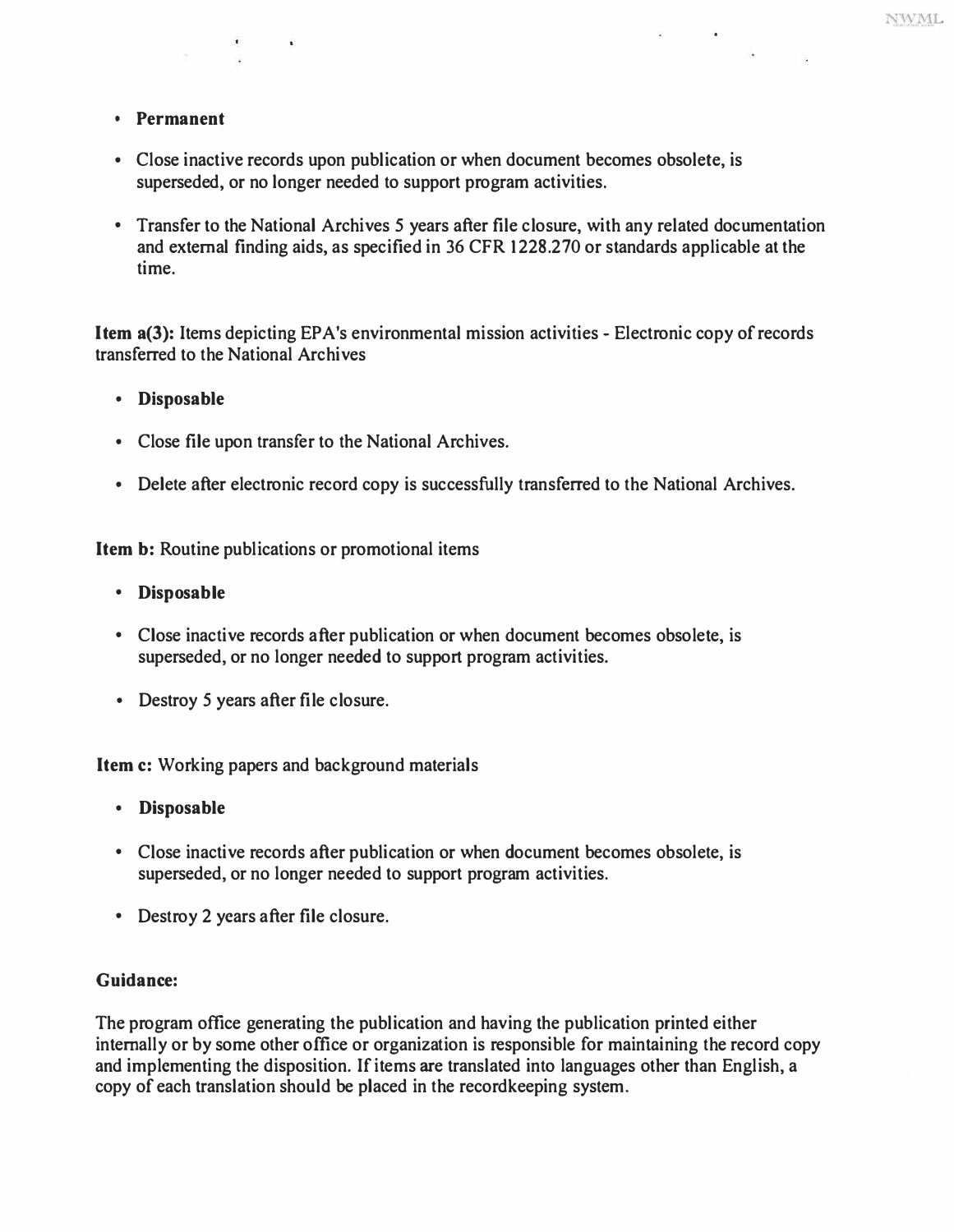NWML

**Original photographs/slides used in the preparation layouts are to be dispositioned according to the instructions in EPA 738. Other public awareness records should be dispositioned in accordance with EPA 081. Manuscripts written by EPA personnel are covered in EPA 334. Public printer files are scheduled as EPA 535.** 

**If publications or promotional items are microformed, it is recommended that the office retain a silver as well as diazo sets on site to simplify making copies. Microform copies are to be**  produced in accordance with standards in 36 CFR 1230.10 and 1230.20.

**If permanent publications or promotional items are on CD-ROM or other electronic format, they must conform to NARA standards for transfer to the National Archives.** 

Two copies of posters are to be sent to the National Archives as soon as they are printed. **Program staff should contact their Records Liaison Officer for instructions.** 

**Previous schedule items combined into this schedule were for the following programs: Water, Solid Waste, Emergency and Remedial Response, and Public Affairs. Specific item numbers are cited below.** 

# **Reasons for Disposition:**

**The schedule was previously approved as N l -412-94-2/36. Disposition instructions have been rewritten as media neutral to allow for maintaining the record copy in EPA's electronic recordkeeping system.** 

**The following changes were made in the 02/29/2008 version:** 

- **Divided item a into three subitems, a(l)-(3).**
- Revised the titles of disposition items a(1)-(3).
- **Revised the disposition instruction for item a(3).**

**Item d for electronic copies created with word processing and electronic mail applications was deleted 08/09/2006 pursuant to NARA Bulletin 2006-04.** 

#### **Custodians:**

**Multiple units** 

#### **Related Schedules:**

**EPA 081, EPA 334, EPA 535, EPA 738** 

# **Previous NARA Disposal Authority:**